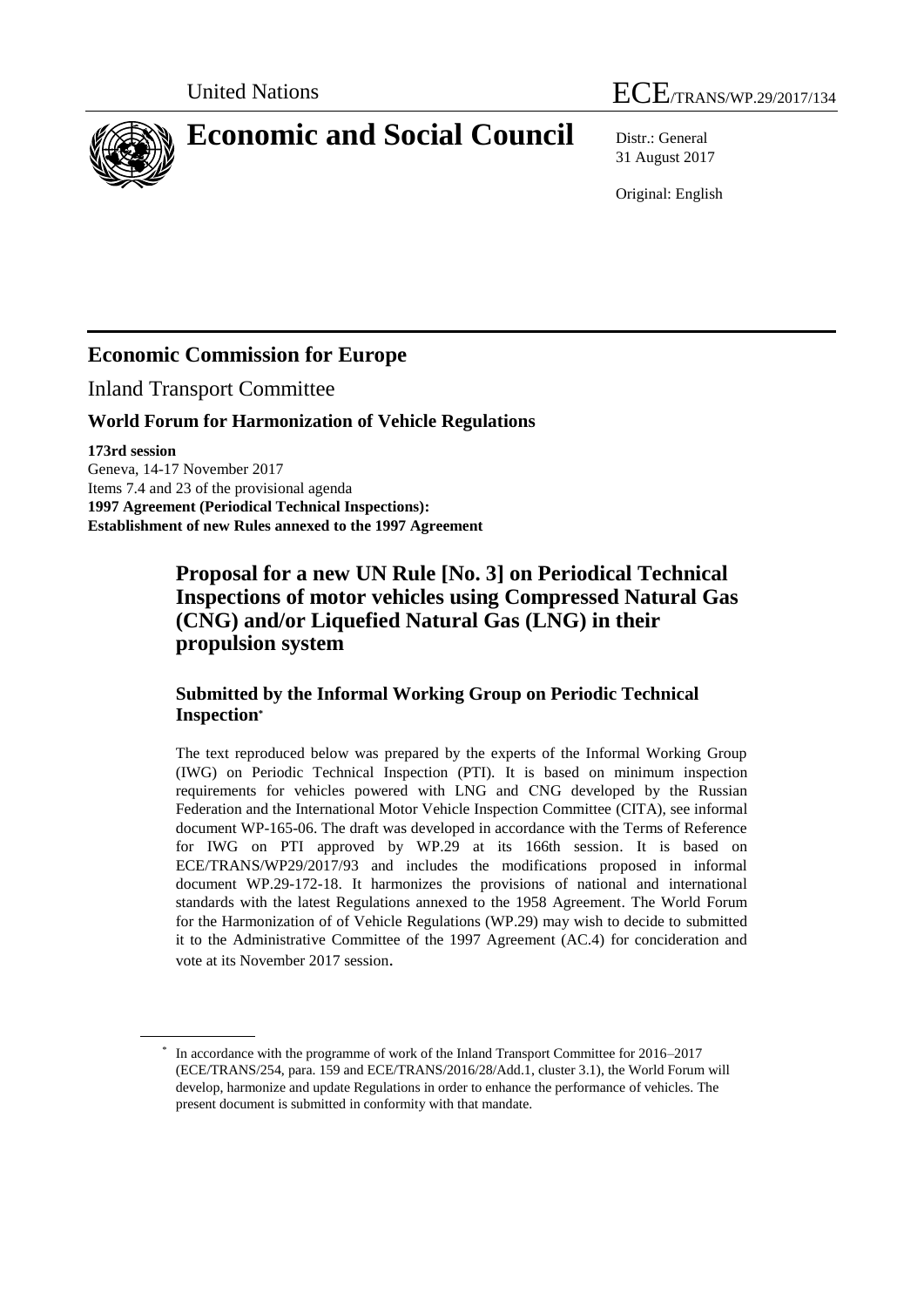## **Rule No. [3]**

## on uniform provisions for periodical technical inspections of motor vehicles using compressed natural gas (CNG) and/or liquefied natural gas (LNG) in their propulsion system with regard their roadworthiness

## Contents

|       | 3              |
|-------|----------------|
| 2.    | 3              |
| 3.    | $\overline{4}$ |
| 4.    | $\overline{4}$ |
| 5.    | $\overline{4}$ |
| 6.    | 4              |
|       | $\overline{4}$ |
| 8.    | 5              |
| Annex |                |
|       | 6              |
|       |                |

Page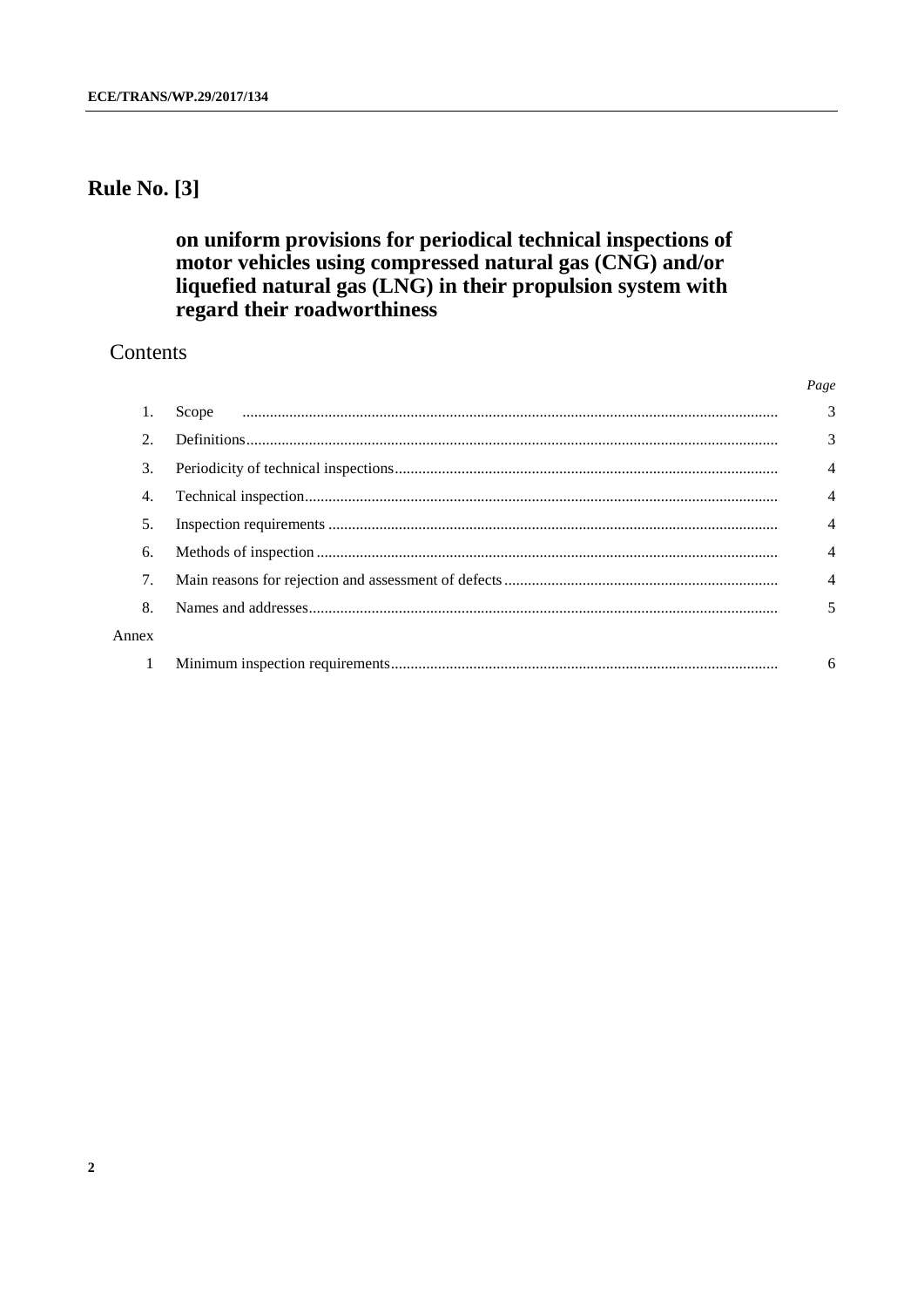#### **1. Scope**

- 1.1. For the purpose of Article 1 of the Agreement concerning the adoption of uniform conditions for periodical technical inspections of wheeled vehicles and the reciprocal recognition of such inspections, the items to be inspected are related to safety requirements of motor vehicles using compressed natural gas (CNG) and/or liquefied natural gas (LNG) in their propulsion system;
- 1.2. Wheeled vehicles as defined in paragraph 2.4 used in international transports shall satisfy the requirements set out below when they are fitted with LPG or CNG engines according to UN Regulations Nos. 67, 110, 115 or 143;
- 1.3. Contracting Parties may decide to extend the requirement of paragraph 1.2 above also to vehicles used in domestic transport.

#### **2. Definitions**

For the purpose of this Rule,

- 2.1. "*Agreement*" means the 1997 Vienna Agreement concerning the adoption of uniform conditions for periodical technical inspections of wheeled vehicles and the reciprocal recognition of such inspections;
- 2.2. "*International Technical Inspection Certificate*" means a certificate about the first registration after manufacture and the periodical technical inspections of wheeled vehicles in compliance with the provisions of Article 1 and Appendix 2 of the Agreement (see paragraph 2.1. above);
- 2.3. "*Periodical Technical Inspection*" means a periodical administrative uniform procedure by which the authorized technical Inspection Centres responsible for conducting the inspection tests declare, after carrying out the required verifications, that the wheeled vehicle submitted conforms to the requirements of this Rule;
- 2.4. "*Wheeled vehicle*" means motor vehicles of categories M<sub>1</sub>, M<sub>2</sub>, M<sub>3</sub>, N<sub>1</sub>, N<sub>2</sub> and N3, as specified in Consolidated Resolution on the Construction of Vehicles (RE.3) (TRANS/WP.29/78/Rev.4, as amended), used in international transport [whose permissible maximum mass exceeds 3,500 kg, except those used for the carriage of passengers and having not more than eight seats in addition to the driver's seat];
- 2.5. "*Verification*" means the proof of compliance with the requirements set out in the annex to this Rule through tests and checks carried out using techniques and equipment currently available, and without the use of tools to dismantle or remove any part of the vehicle;
- 2.6. "*1958 Geneva Agreement*" means the Agreement concerning the adoption of uniform technical prescriptions for wheeled vehicles, equipment and parts which can be fitted and/or used on wheeled vehicles and the conditions for reciprocal recognition of approvals granted on the basis of these prescriptions, done at Geneva on 20 March 1958 and amended as of 16 October 1995;
- 2.7. "*Regulation*" means a Regulation annexed to the 1958 Geneva Agreement.
- 2.8. "*Inappropriate repair or modification*" means a repair or modification that adversely affects the road safety of the vehicle.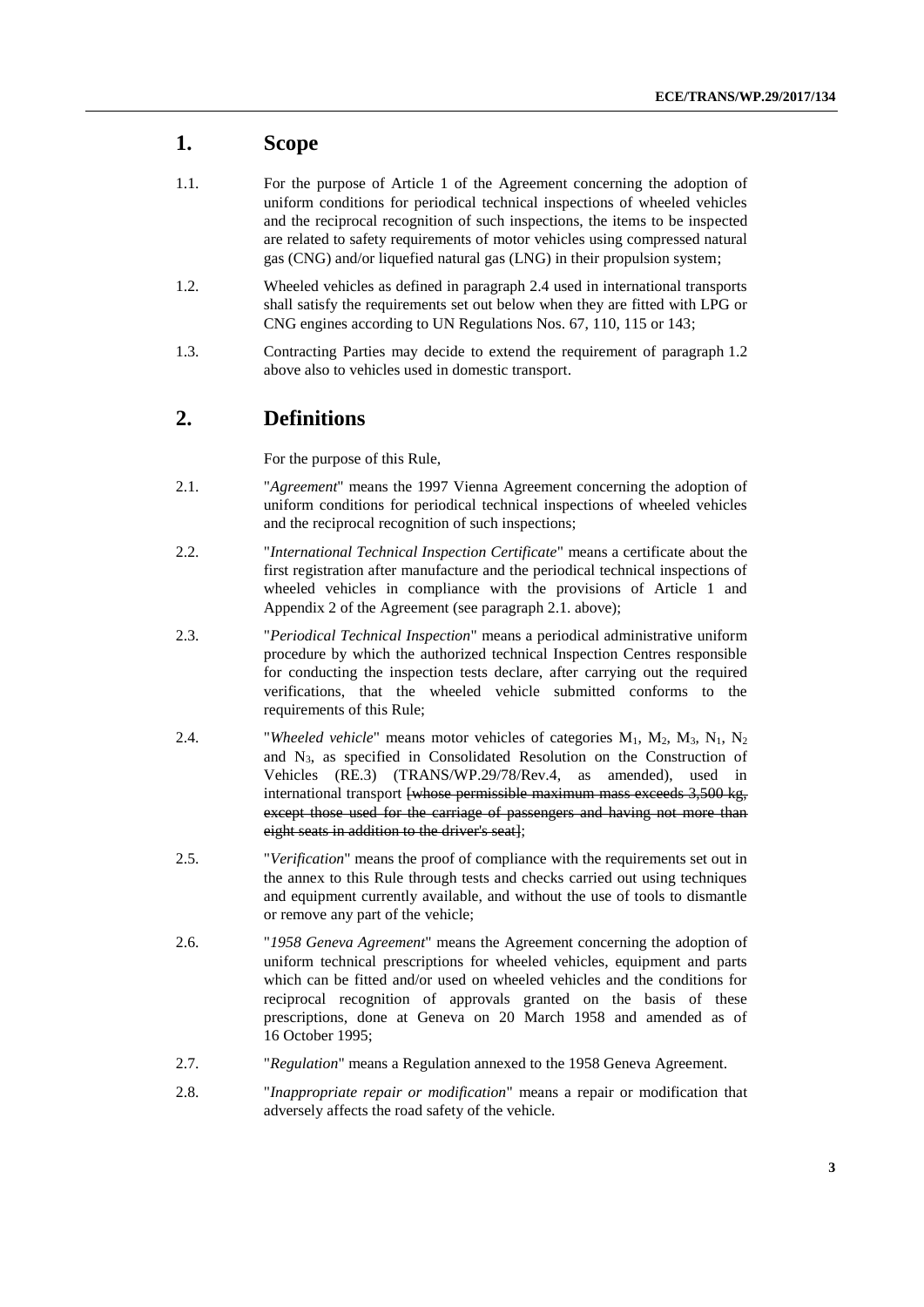## **3. Periodicity of technical inspections**

| Vehicle categories                                                        | Maximum inspection intervals                                                                                         |  |  |
|---------------------------------------------------------------------------|----------------------------------------------------------------------------------------------------------------------|--|--|
| Passenger-carrying motor vehicles: $M_1$ , except taxis<br>and ambulances | Four years after the first entry into service of the first<br>registration and every two years thereafter            |  |  |
| Goods vehicles: $N_1$                                                     |                                                                                                                      |  |  |
| [Taxis and ambulances]                                                    | One year after the first registration (or if the vehicle is<br>not required to be registered, date of first use) and |  |  |
| Passenger-carrying motor vehicles: $M_2$ above 3,500 kg<br>and $M_3$      | annually thereafter                                                                                                  |  |  |
| Goods vehicles: $N_2$ and $N_3$ :                                         |                                                                                                                      |  |  |

#### **4. T**echnical inspection

Vehicles to which these provisions apply must undergo a periodic technical inspection in accordance with Annex 1 hereafter together with the inspection defined in Rule 1 and Rule 2 annexed to the 1997 Agreement.

Following verification, the International Technical Inspection Certificate shall confirm the compliance with at least the provisions of this annex.

## **5. Inspection requirements**

The inspection shall cover at least the items listed below, provided they are installed in the vehicle.

#### **6. Methods of inspection**

The method of inspection set out in the annex shall be the minimum requirement. Where a method of inspection is given as visual, it means that in addition to looking at the items, the inspector can also handle them, evaluate noise, etc.

### **7. Main reasons for rejection and assessment of defects**

Recommendations for the main reasons for rejection and the assessment of defects are also given in the annex. The three criteria for assessment of defects are defined as follows.

- 7.1. "*Minor defects*" (MiD) are technical defects that have no significant effect on the safety of the vehicle and other minor non-compliances. The vehicle does not have to be re-examined as it can reasonably be expected that the detected defects will be rectified without delay.
- 7.2. "*Major defects*" (MaD) are defects that may prejudice the safety of the vehicle and/or put other road users at risk and other more significant noncompliances. Further use of the vehicle on the road without repair of the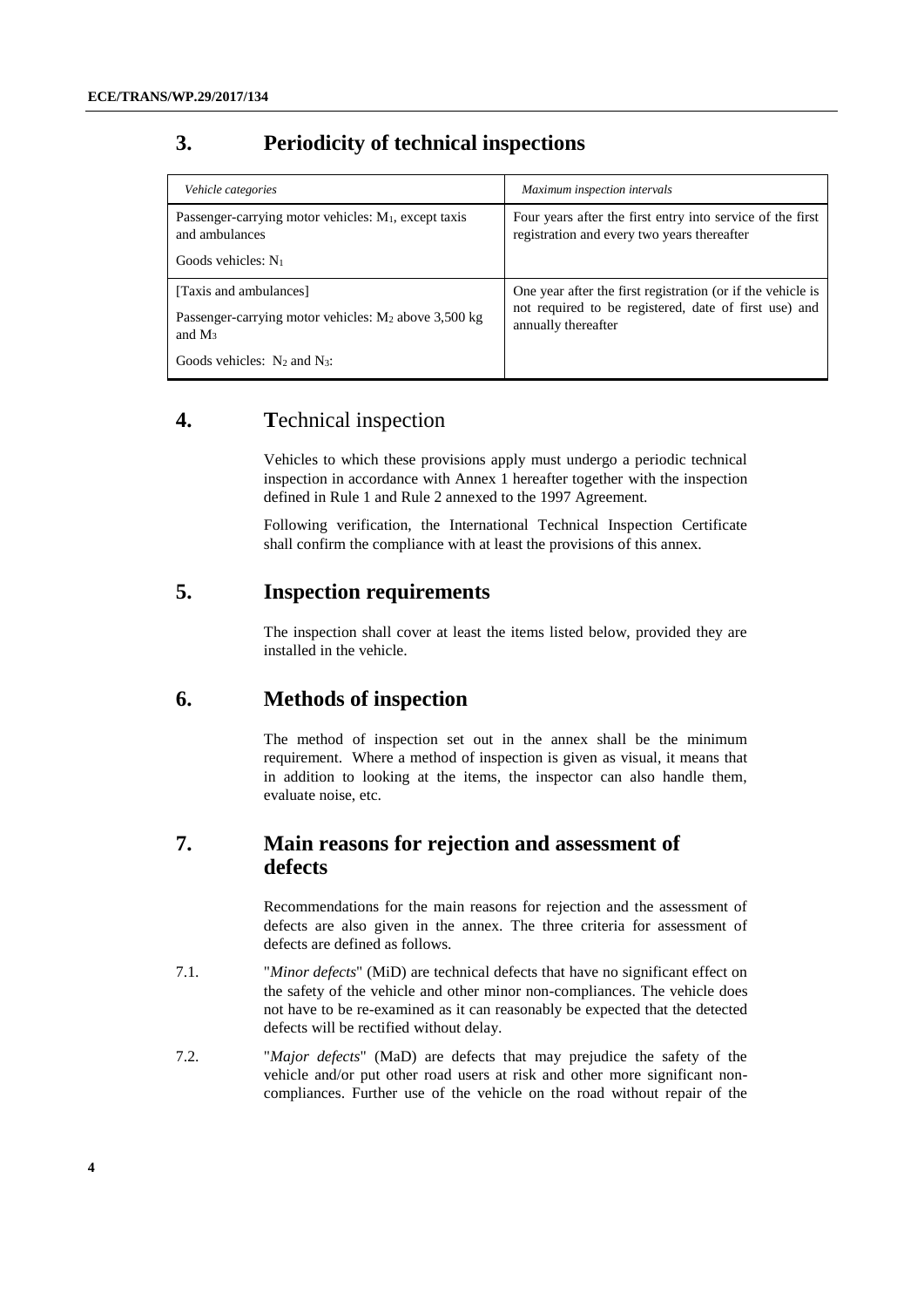detected defects is not allowed although it still may be driven to a place for repair and afterwards to a specified location for the repair to be checked.

- 7.3. "*Dangerous defects*" **(**DD) are defects that constitute a direct and immediate risk to road safety such that the vehicle should not be used on the road under any circumstances.
- 7.4. A vehicle having defects falling into more than one defect group should be classified according to the most serious defect. A vehicle showing several defects of the same group can be classified in the next more serious group if their combined effect makes the vehicle more dangerous.

#### **8. Names and addresses**

The Contracting Parties to the Agreement applying this Rule shall communicate to the United Nations Secretariat basic information on administrative authorities responsible for supervising the inspection tests and issuing the International Technical Inspection Certificates.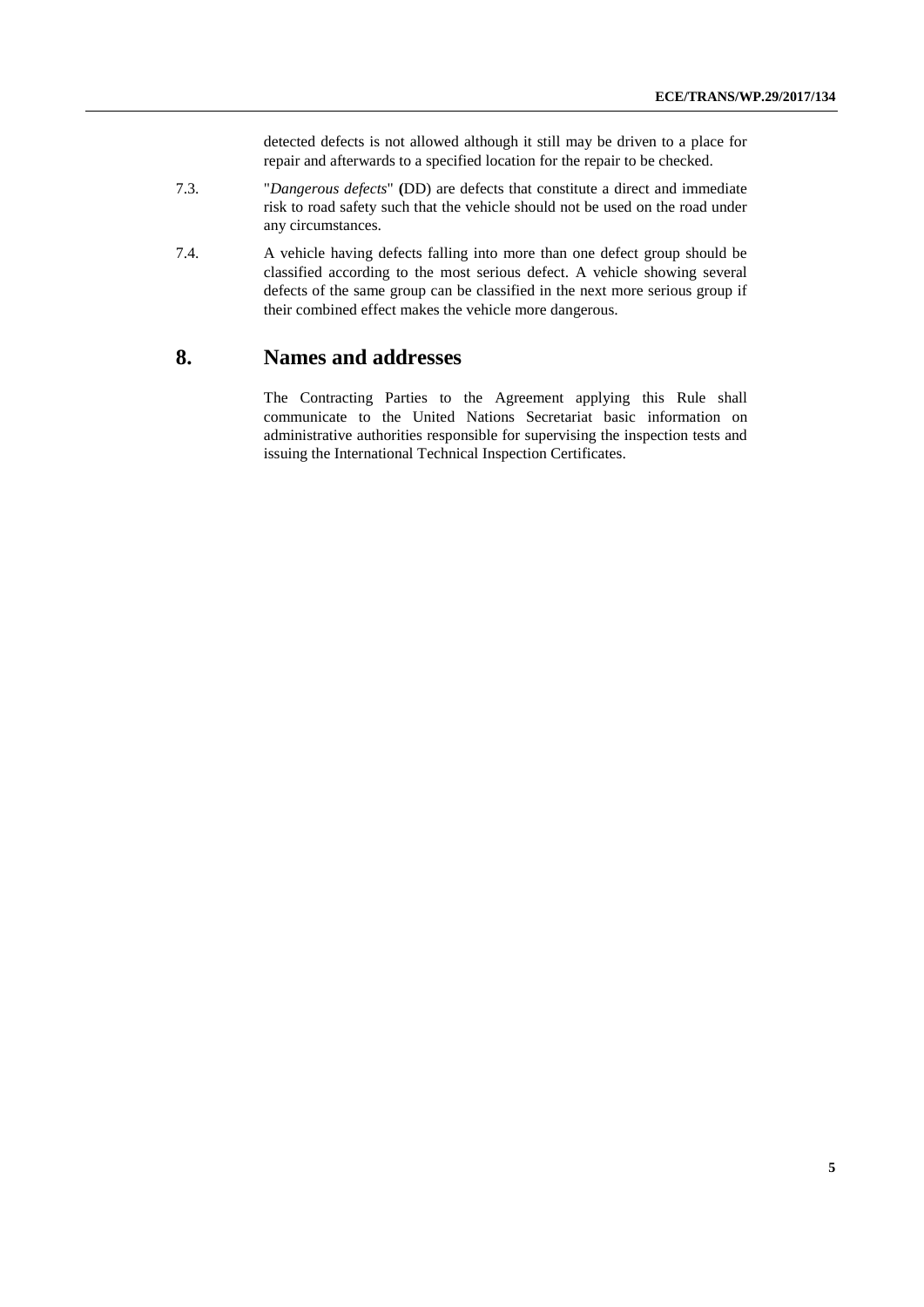## **Annex 1**

# **Minimum inspection requirements**

| <i>Item</i>                                                          | Method                                                                                                                                   | Main Reasons for Rejection                                                                                                                        |     | Defect Assessment |           |  |
|----------------------------------------------------------------------|------------------------------------------------------------------------------------------------------------------------------------------|---------------------------------------------------------------------------------------------------------------------------------------------------|-----|-------------------|-----------|--|
|                                                                      |                                                                                                                                          |                                                                                                                                                   | MiD | MaD               | <b>DD</b> |  |
| 1.<br>Legal<br>requirements of the<br>gas installation               | Visual inspection and<br>checking of the appropriate<br>documents                                                                        | The installation is not approved according<br>to UN Regulations Nos. 67, 110, 115 or<br>143 or equivalent                                         |     | X                 |           |  |
| Fuel control<br>2.1.<br>command, if present                          | Visual inspection and by<br>operation                                                                                                    | Operation not possible<br>(a)                                                                                                                     |     | $\mathbf X$       |           |  |
|                                                                      |                                                                                                                                          | Not clear marking that may confuse the<br>(b)<br>driver about the fuel in use                                                                     |     | X                 |           |  |
| 2.2.<br>Ventilation<br>housing, including its                        | Visual inspection with the<br>vehicle over a pit or<br>on a hoist when appropriate                                                       | Insecure or not adequately secured<br>(a)                                                                                                         |     | $\mathbf X$       |           |  |
| ventilation pipes                                                    |                                                                                                                                          | Insecure or not adequately secured with<br>(b)<br>immediate risk of detachment, gas leakage<br>or fire                                            |     |                   | X         |  |
|                                                                      |                                                                                                                                          | Components missing, damaged, corroded<br>(c)<br>or not according to the requirements                                                              |     | X                 |           |  |
|                                                                      |                                                                                                                                          | Components missing, damaged, corroded<br>(d)<br>or not according to the requirements with<br>immediate risk of detachment, gas leakage<br>or fire |     |                   | X         |  |
|                                                                      |                                                                                                                                          | Blocked ventilation pipes<br>(e)                                                                                                                  |     |                   | X         |  |
| 2.3.<br>Tank level<br>gauge                                          | Visual inspection                                                                                                                        | Limit of 80% of the tank capacity not<br>(a)<br>readable (only LPG)                                                                               |     | $\mathbf X$       |           |  |
| Other<br>2.4.                                                        | Visual inspection with the<br>vehicle over a pit or on a<br>hoist, including inside the<br>engine compartment,<br>passengers and luggage | Insecure or not adequately secured<br>(a)                                                                                                         |     | X                 |           |  |
| components of the gas<br>filling system: valves,<br>pipes, injectors |                                                                                                                                          | Insecure or not adequately secured with<br>(b)<br>immediate risk of detachment, gas leakage<br>or fire                                            |     |                   | X         |  |
|                                                                      | compartments when<br>appropriated.                                                                                                       | Components missing, damaged, corroded<br>(c)<br>or not according to the requirements                                                              |     | X                 |           |  |
|                                                                      |                                                                                                                                          | Components missing, damaged, corroded<br>(d)<br>or not according to the requirements1with<br>immediate risk of detachment, gas leakage<br>or fire |     |                   | X         |  |
|                                                                      |                                                                                                                                          | Discharge valves with blocked discharge<br>(e)<br>holes                                                                                           |     |                   | X         |  |
|                                                                      |                                                                                                                                          | Pipes without an appropriate protection<br>(f)<br>when going through a body panel                                                                 |     | X                 |           |  |
| 2.5.<br>Electronic<br>control unit                                   | Visual inspection                                                                                                                        | Warning device malfunctioning<br>(a)                                                                                                              |     |                   | X         |  |
|                                                                      |                                                                                                                                          | Warning device shows system malfunction<br>(b)                                                                                                    |     |                   | X         |  |